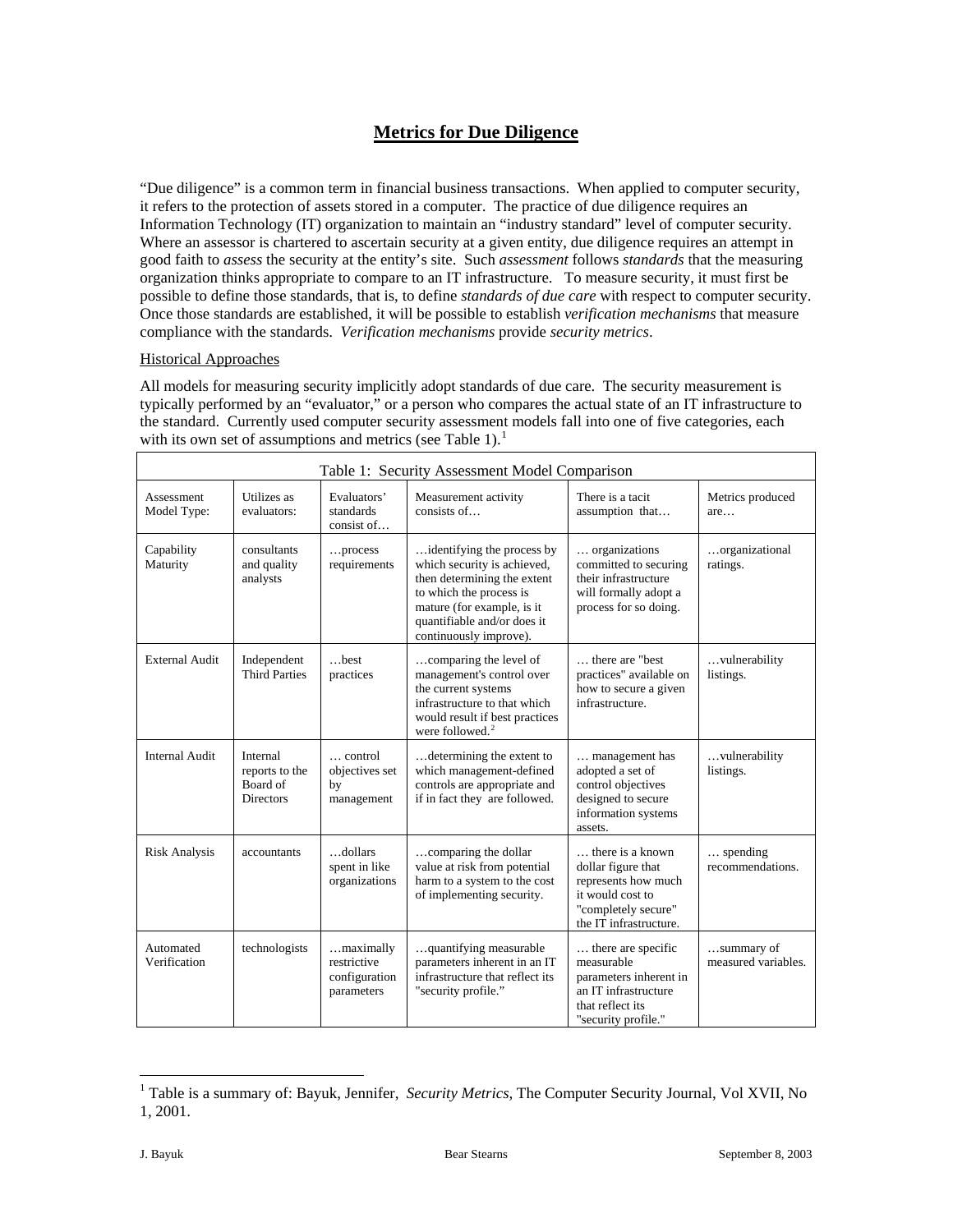Historically, a standard of due care with respect to computer security has been interpreted as management control over information system processing. Management control means that "what management desires and expects to be the case" is in fact "the case." Management is assumed to desire and expect protection of information systems assets. If management does not have direct control over how information is processed, it is assumed that there is a high risk that information systems assets will be compromised. This logical approach leads to the assumption that if management exercises due care, there will be processes in place that ensure security is performed adequately. This interpretation is directly reflected in the practice of "Capability Maturity" assessments. It is also directly reflected in legislation such as Sarbanes-Oxley. The following figure demonstrates this approach:





More recently, it has become common for management to outsource data handling. Yet, to demonstrate due diligence, it still must ensure that external entities properly safeguard sensitive data. This has led to the proliferation of "third-party" audits, wherein management hires an audit firm to determine whether another company has processes in place designed to effect information security.<sup>[3](#page-1-0)</sup> These "independent: measurement strategies rely on standards like "best practices" and "management controls" as the basis for independent examination. They rely on human auditors to provide assessments based on their experience with such processes in other organizations. They evaluate the entity's "process" for delivering security, then add a few "spot checks" to see if a system configuration dictated by the process is in fact in place. Both Internal and External Auditors follow the approach, which is demonstrated in Figure 2.



Figure 2

 $\frac{1}{2}$  $2$  The audit firm is thus the "third-party." Because one obvious best practice is managing security to keep out unwanted intruders, penetration studies fall under this model.

<span id="page-1-0"></span><sup>&</sup>lt;sup>3</sup> For example, SAS70 and SysTrust, as well as external penetration reviews.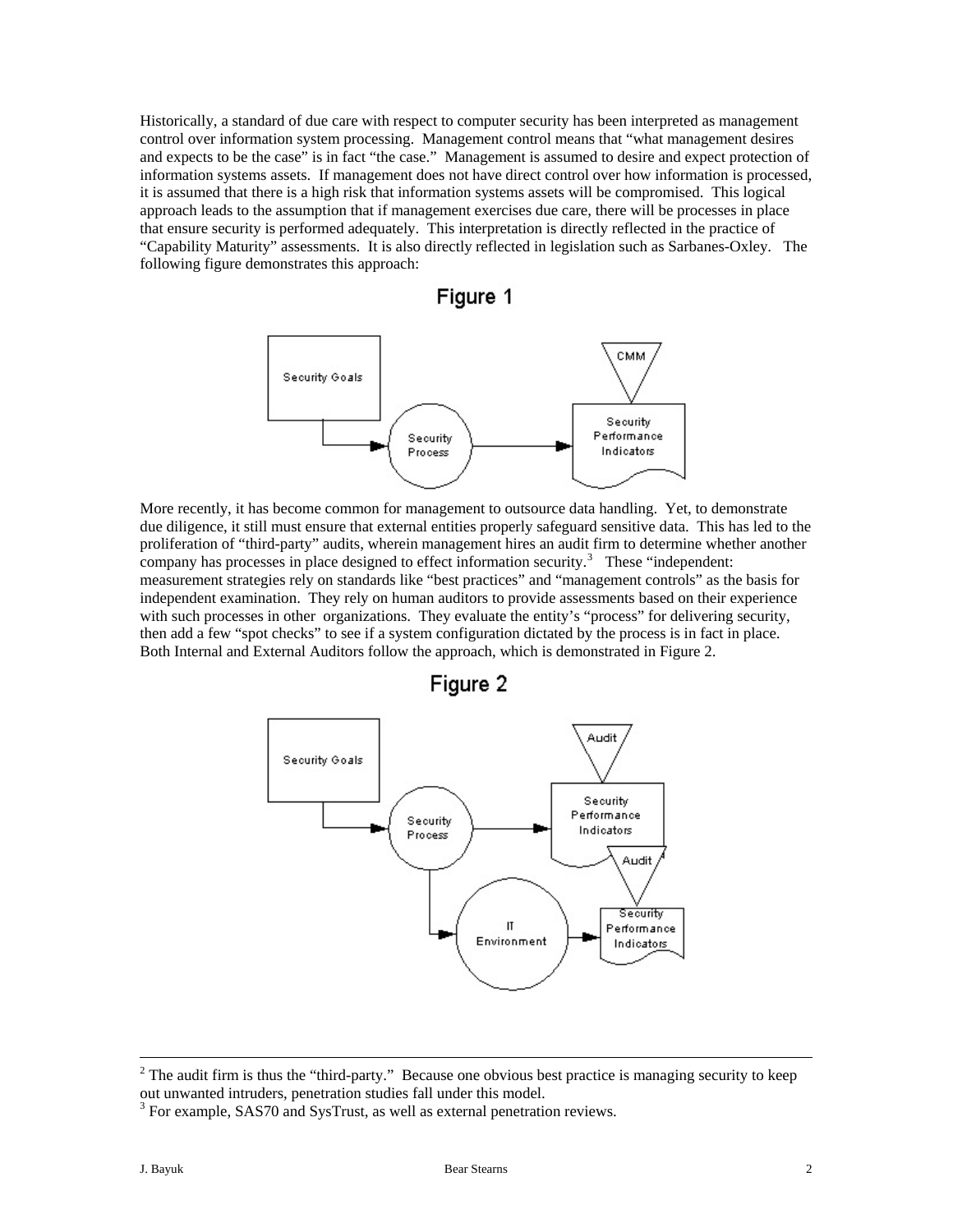As smaller and smaller companies vie for larger and larger chunks of outsourcing business, the dependence on these "best practice" standards becomes harder and harder to justify. Best practices typically involve lots of documentation, as well as checks and balances. A ten-person IT department is unlikely to have best practices or even detailed management control objectives with respect to IT. A "reasonableness" standard indicates that adoption of "best practice" management processes should not be necessary to achieve security in a small shop. How then can a very large multinational bank gain assurance that security is in fact in place at their ten-person application development shop? At the current time, this is a rhetorical question.

One approach that has been suggested, though usually as a straw man,  $4$  is a financial risk analysis. The approach assumes that the extent to which security is effective can be measured in terms of the dollar spend on security. This is usually calculated as a percentage of information technology total dollar spend. It is common for IT Security surveys to publish "security spend" data with respect to an industry or with respect to the size of an IT organization. However, this standard has no foundation in the extent to which security mechanisms are actually implemented, and so must be discounted. It is mentioned only because it has a surface "common sense" appeal, and is reflected in the practice of security "Risk Analysis" security assessment approaches. It is also reflected heavily in security vendor marketing material. The following figure demonstrates the approach:



Of the five security assessment methods described in Table 1, the only one that does not rely totally on subjective process definition and subsequent subjective evaluation is the Automated Verification approach. This security assessment technique assumes that the standard of due care in security is a technical lockdown of system parameters. The result of the lockdown is that all access to data or programs corresponds to legitimate use cases. Weak security is evident if that there is some system parameter that has not been purposely configured with security in mind, and thus allows more systems access than is required for the system to fulfill its function. This definition is directly reflected in legislation such as Grahm-Leach-Bliley and California Civil Code 1798 (a National Version pending as Senate Bill 1750). Security process is required to secure the IT environment, but the only indicator that security processes are working is that the environment is in fact secure. Where defects are found, processes should be improved, and the environment measured again. Figure 4 demonstrates the approach.

<span id="page-2-0"></span> $4 A$  "strawman" approach is one that is discussed only in hope that the discussion will yield a better approach.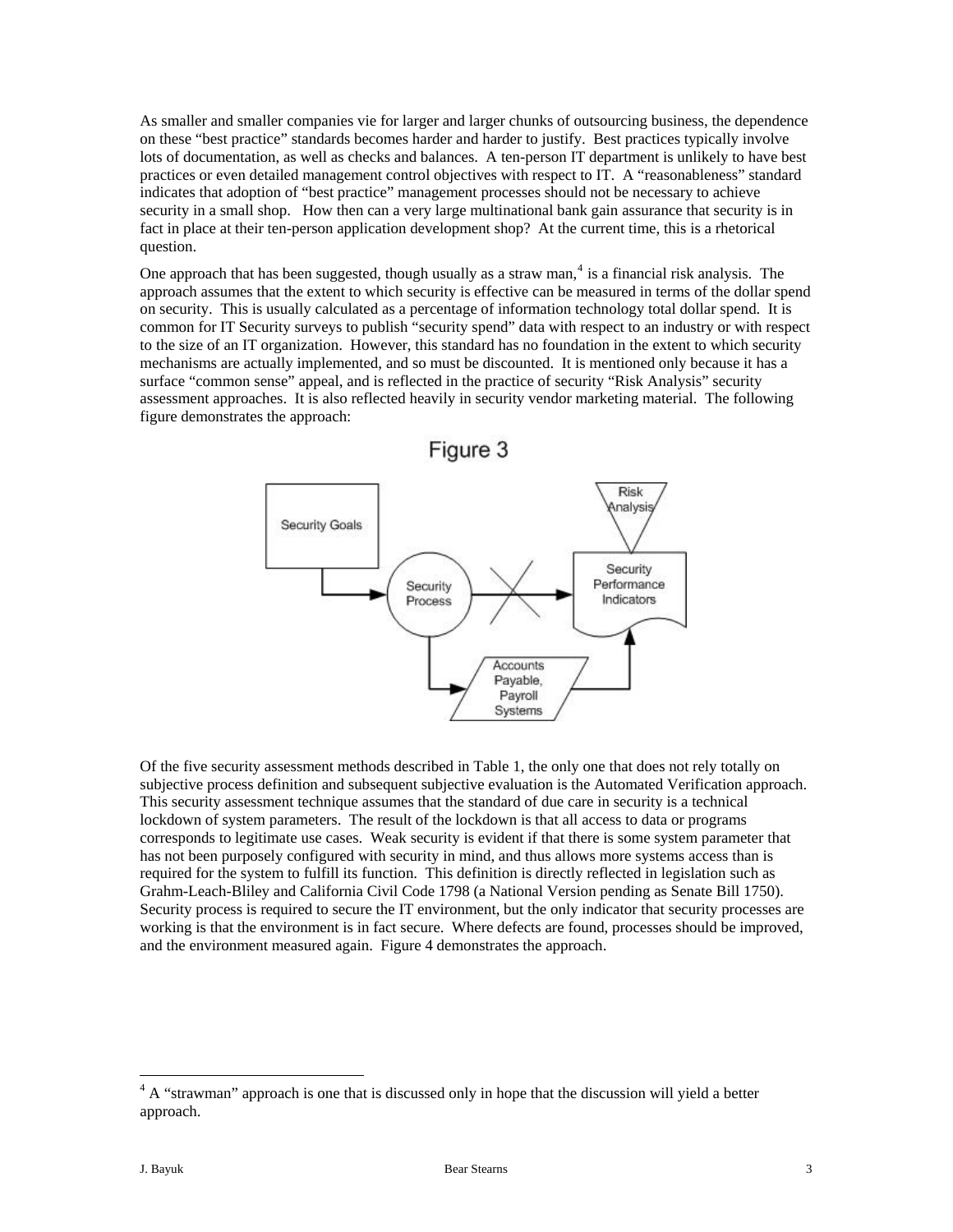

### The Twenty Question Method

Recently, the quest for due diligence in verifying third party application security has resulted in a plethora of questionnaires wherein one company asks written questions of another in an attempt to assess their information security environment.<sup>[5](#page-3-0)</sup> This "Twenty Question" method of security verification is based on universal agreement that it is a good idea to have a very simple rating systems for security wherein service providers can be given ratings based on the security processes they have in place. However, without any verification that the answers to the questions are correct, this "diligence" amounts to no more than a gentlemen's agreement. In the absence of verification mechanisms, there is only the threat of legal ramifications if answers are found misleading. Were the control a login screen rather than a list of questions, security professionals would refer to this type of enforcement mechanism as, "keeping your friends out."

To truly impose security requirements on a third party, one must provide a bridge from the fairly broad, generally accepted criteria of what counts as good security to the verification of the existence of the criteria with a set of automated tests. Only then will there be a foundation with which to move the "Twenty" Question" method to the required rating system. Let us for the purposes of exploring the question assume that there is a list of objective criteria, that, if met, would guarantee that a given systems environment is secure. Those criteria could be tested in many different ways. One way to test would be to ask the corresponding systems' management if the criteria are met, albeit a very weak test. A progressively more stringent test would be to review the process documentation that management uses to run the systems environment. Like a CMM Auditor, an assessor could verify that if the process was running correctly, the criteria would be met. A third method would be to spot check the process like an Internal Auditor would. A fourth method might be to try to break a control that is claimed to in place like an External Auditor might (i.e. penetration test). However, the only real way to know that the criteria is met is to have an automated test that verifies it.

Table 2 outlines a security criterion and corresponding verification methods. Note that listing the automated verification method makes it easier to come up with objectives for documentation review and manual testing. Also note that penetration testing is recognizably the most difficult of the available options. Where security verification is performed with an automated approach as the end goal, control objectives are clear and it is possible to assess whether processes are followed without even reviewing them. Moreover, if processes were not followed, but management somehow achieved the goal of restricting the LAN to employees anyway, the only judgment that can be made is that management may not have chosen the correct processes. There is no penalty if they are nevertheless secure.

<span id="page-3-0"></span><sup>&</sup>lt;sup>5</sup> As a Chief Information Security Officer in a Wall Street Clearing Firm, I have been subjected to five of these questionnaires in the past two months, all from Fortune 500 financial institutions.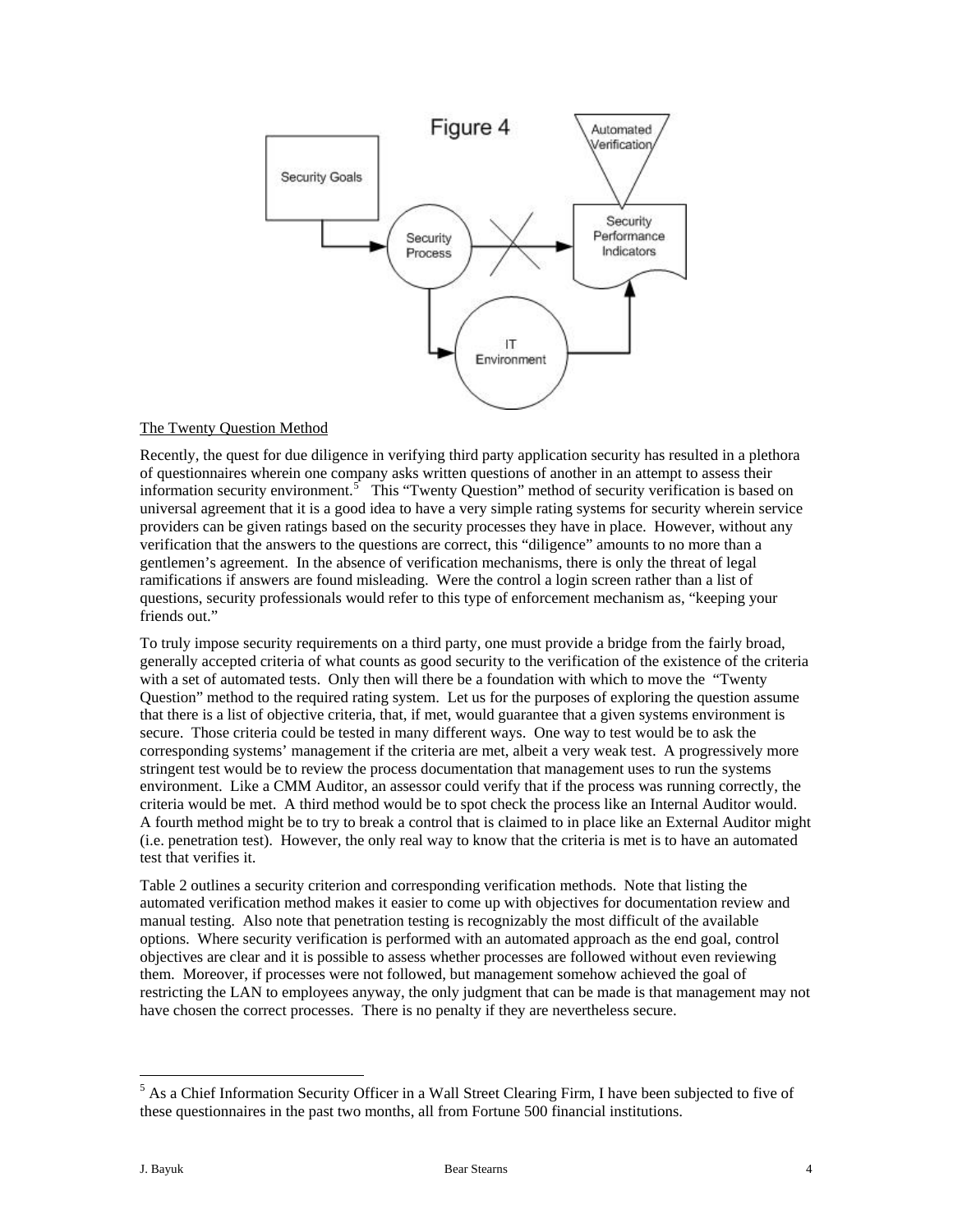| Table 2: Security Assessment Progressive Approach |                        |                                                                         |                                                                                                            |                                                                                                                   |                                                                                                                                                                                                      |  |
|---------------------------------------------------|------------------------|-------------------------------------------------------------------------|------------------------------------------------------------------------------------------------------------|-------------------------------------------------------------------------------------------------------------------|------------------------------------------------------------------------------------------------------------------------------------------------------------------------------------------------------|--|
| Criterion                                         | Ask<br>Manage-<br>ment | Review<br>Documenta-<br>tion                                            | Spot checking                                                                                              | <b>Penetration Test</b>                                                                                           | <b>Automated Verification</b>                                                                                                                                                                        |  |
| All users of<br>the LAN are<br>employees.         | question<br>-naire     | Review<br>procedures<br>by which<br>LAN IDs are<br>added or<br>removed. | Take a<br>statistical<br>sampling of<br>LAN ID <sub>s</sub> .<br>Look them up<br>in the payroll<br>system. | Try to guess<br>LAN user names<br>and passwords<br>using user names<br>that do not<br>correspond to<br>employees. | As part of the process<br>to add a user, store the<br>unique index from the<br>payroll system in LAN<br>user record, run a<br>program to verify that<br>these index match<br>active payroll records. |  |

One criticism of this approach is that an assessor may find all records in place the day of the verification but no be assured that it will not be in place the next day. The obvious rebuttal to that criticism is that the same can be said with respect to a process audit or any other verification of any management quality initiatives.

Clearly this approach combines the best features of all the security assessment models. Labeling the criteria as "verification levels." Following the columns of Table 2, the levels are described as:

- 1. Management Asserts that Criteria is Met
- 2. A Process is Documented that, if followed, would meet Criteria
- 3. Statistical Sampling of Control Points in Documented Process Indicate that Criteria is Met
- 4. Attempts to establish that the criteria is not met fail
- 5. An agreed upon automated process verifies that Criteria is Met

Clearly, an organization that meets security criteria at level 5 is more secure than one that simply answers questionnaires and does not submit to automated tests. Just as clearly, the whole concept of the levels relies on universal acceptance of the original criteria as well as the fact that automated verification methods exist that test for the criteria. Many types of security criteria exist, and the foundation for this approach must be based on a generally accepted criteria with generally accepted verification approaches.

The only globally accepted organization that accredits information systems auditors is the Information Systems Audit and Control Association (ISACA). It operates in over a hundred countries on five continents and has roughly 30,000 members, most of them Certified Information Systems Auditors, and it has recently introduced a certification in Security Management (CISM). ISACA is affiliated with a nonprofit research foundation whose objective it to research, develop, publicize and promote an authoritative, up-to-date, international set of generally accepted information technology control objectives for day-to-day use by business managers and auditors. Its publications cover the control environment from the multiple perspectives, from line management to the Board of Directors. At the same time, they are consistent with each other. It covers as many process measures and security levels as any security CMM. Its recommendations for implementing IT Security cover and extend BS17799. Its Management Process Goal and Performance Indicators cover ITIL. Moreover, it is the only published standard that provides directions for measuring the security of the systems environment in a standard way. It thus provides a verification standard upon which any standard of security process improvement may be mapped.

ISACA's Control Objective "Ensure Systems Security" includes 20 control practices:[6](#page-4-0)

- 1. Identification, Authentication, and Access
- 2. Security of Online Access to Data
- 3. User Account Management
- 4. Management Review of User Accounts

<span id="page-4-0"></span><sup>&</sup>lt;sup>6</sup> It also includes one called "Manage Security Measures." It was omitted from the verification lists because if the other twenty control practices are in place, it may be assumed that someone is managing the process.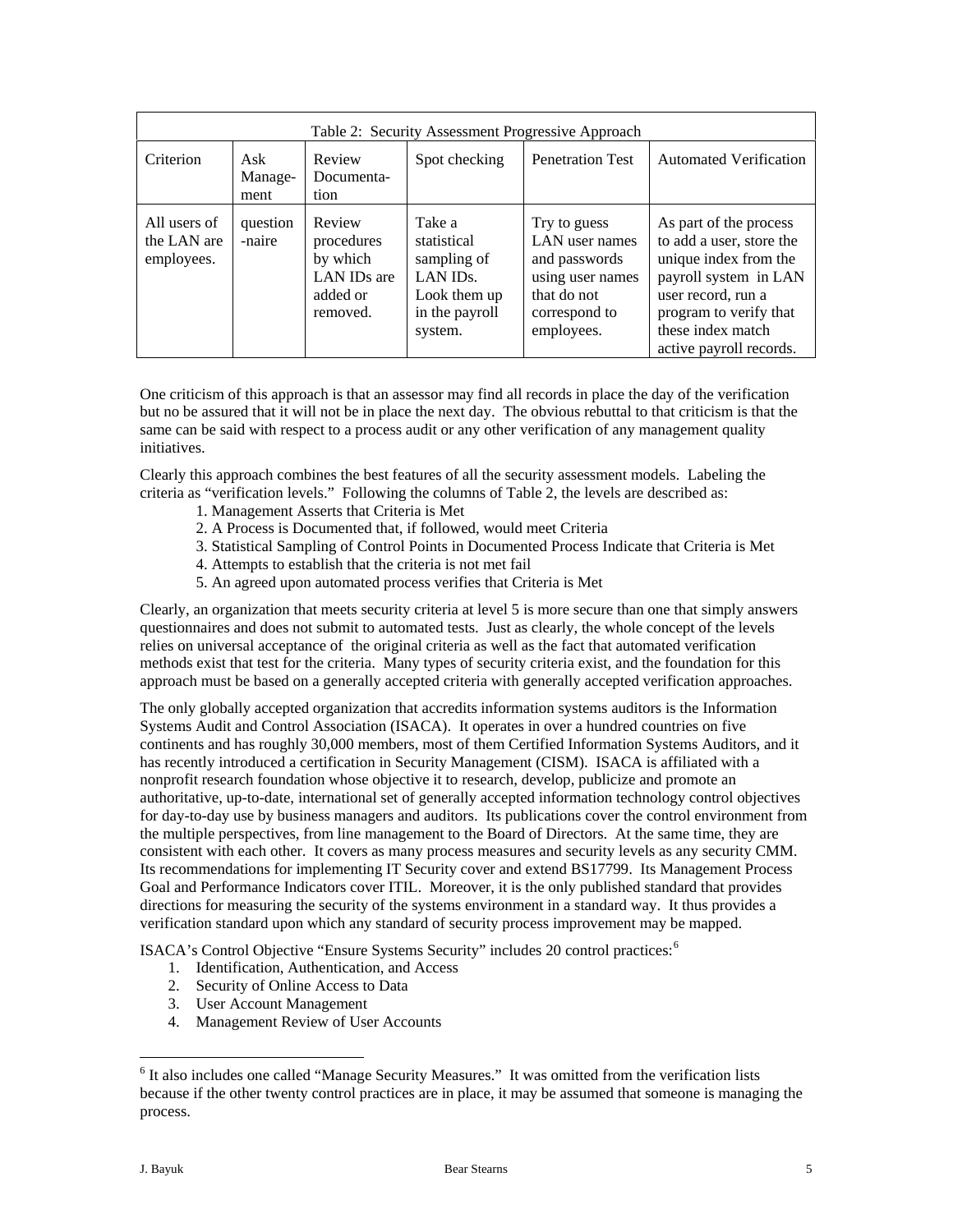- 5. User Control of User Accounts
- 6. Security Surveillance
- 7. Data Classification
- 8. Central Identification and Access Rights Management
- 9. Violation and Security Activcity Reports
- 10. Incident Handling
- 11. Reaccreditation
- 12. Counter-Party Trust
- 13. Transaction Authorization
- 14. Nonrepudiation
- 15. Trusted Path
- 16. Prtection of Security Functions
- 17. Cryptographic Key Management
- 18. Malicious Software Prevention, Detection and Correlation
- 19. Firewall Architectures and Connections with Public Networks
- 20. Protection of Electronic Value

An audit of the high level control objective, ensure systems security, must include verification of these twenty control practices. These practices can be verified by asking questions, by reviewing documentation, by spot checking, penetration testing, or automated testing. The challenge is to come up with automated tested that provide closure for the basic security requirements met by each control practice. Once the basic requirements and automated tests are laid out, auditors whose verification mechanisms which cannot be automated will at least have clear and consistent objectives as they ask questions, review documentation, and spot check. The clear and consistent objectives are of course prerequisites for a rating system.

#### An Automated Verification Standard

Of course, standards of due care defined by the automated verification approach currently change with the security technology being measured. This is because what counts as a securely configured system parameter must be defined in advance of measurement. To define in a technology-independent way what counts as a secure configuration requires generalization about what mechanisms must be in place to provide adequate security. Such generalizations exist, but not in the form of objectively defined standards that have independent automated verification mechanisms.

Nevertheless, the very dissimilarity among vendor and application security mechanisms is the strongest case for adopting a standard of due care that can be measured using an automated approach. It is common knowledge among technologists that the IT audit assessments are easy to subvert. Auditors will test what they are told is germane to the security of the application or site they are auditing. However, they believe what they are told about the infrastructure. Note that audit requirements are in business terms. Auditors come in looking for the "Financial Processing" system, not the "shared application services server." If an IT Manager can persuade the auditor that the "Financial Processing" system does not rely on the "shared application services server" for its security, that system may be left entirely out of the audit, though it may present significant vulnerabilities to the infrastructure. A standard, measurable method of configuring and measuring security would presumably uncover such dependencies and help define scope.

Moreover, dissimilarity among vendor and application security mechanisms should not immediately discount a standard approach to automated computer security assessment. Each system security mechanism is in turn a system that is supported. Figure 5 demonstrates that, at a high enough level, security mechanisms are similar. All have some type of user input or administrative processes. All have a configuration that is either read upon startup or can be changed on the fly, and that configuration is stored. A security mechanism's configuration should be monitored for integrity and it should be automatically recoverable in the event of a disaster. Security mechanisms are also similar in that they log events that are thought by their designers to have significance to the security of the environment, and that log may be used to produce security alerts.

These standard security components reflect standard requirements*.* All security standards have roots in the nearly half-century-old mantra, "prevention, detection, recovery." That is, security first and foremost is the process of preventing harm from happening to systems. However, because systems must serve some useful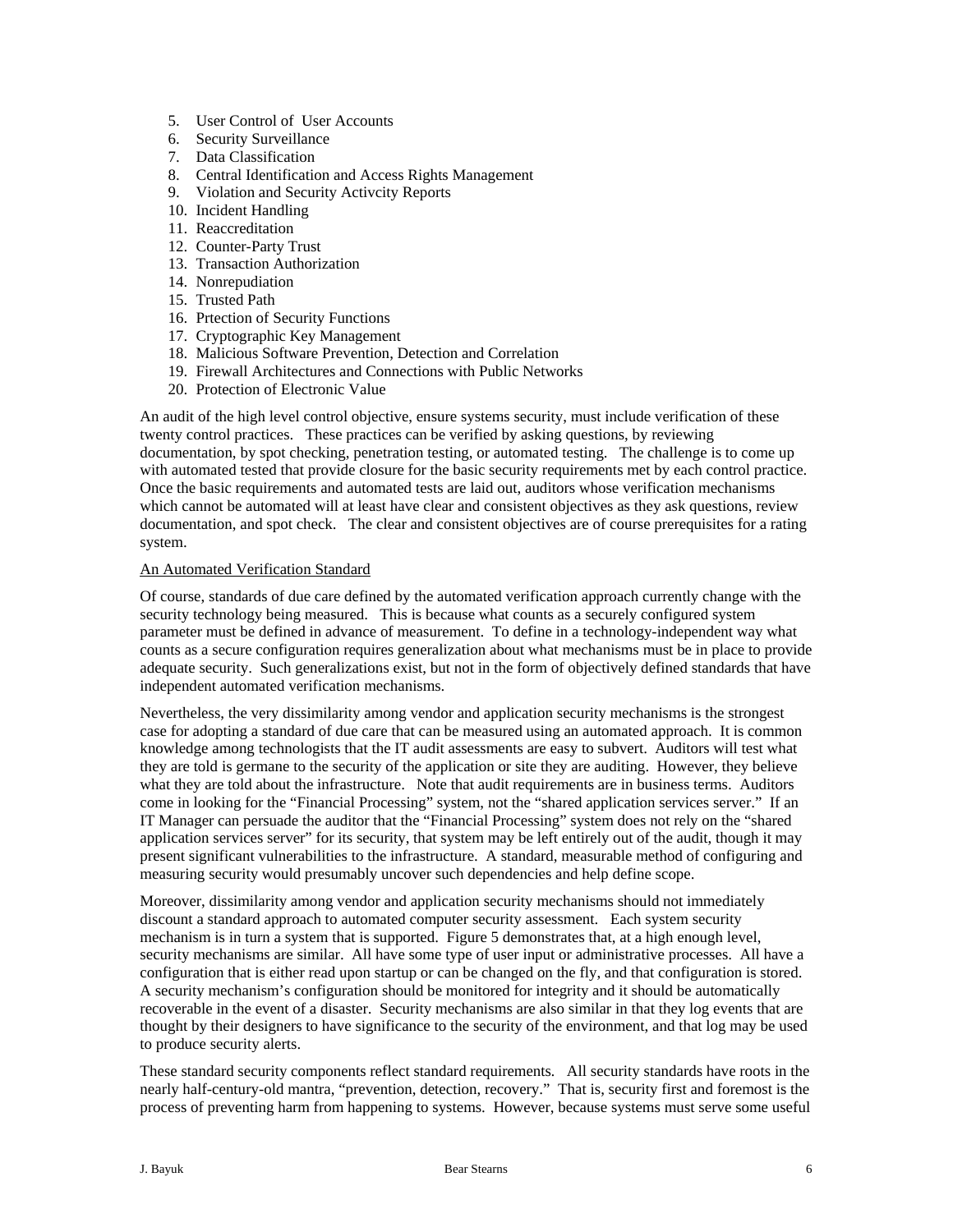purpose, they must allow some external input. Because it is an incomputable question whether access control, or *prevention* systems will always be effective, we must also have mechanisms to *detect* when they fail. Where detection methods also fail, we face system corruption. If both our prevention and detection mechanisms fail, we had better be able to *recover*. Though it will sometimes be articulated as P*revention, Detection, Correction*, or some other such variation, *Prevention, Detection, Recovery* is the basis for all security training and certification programs, and a mantra to which all security professionals subscribe. Thus, all security mechanisms have a configuration that aims to prevent harm. These are monitorable and recoverable. They have user and/or administrator input. They have logs that may produce alerts.



## Figure 5: Security Mechanism Architecture

Moreover, there already exist standard ways to test these standard mechanisms. Although the vast majority of time in an audit is spent in interviewing people, reading procedures, or reviewing process, auditors know that only the actual system configuration counts as evidence that that prevention, detection, and recovery mechanisms are in place. Hence, almost every audit plan has at least one step devoted to "on-line testing." Usually, a lead auditor will call in a "technical expert" to perform this step in the audit. The expert logs into the system in question and looks at system parameters whose values indicate that standard security mechanisms are in place. After a few days spent in the bowels of the computer, the expert publishes a bullet list of security parameters that do not meet "best practices."

Auditors routinely start any audit of any operating system by running configuration collection utilities that gather evidence of "preventive" controls on the infrastructure. Most large audit firms have automated tools that further standardize the approach within their firm. These files provide evidence that the standard security components are configured correctly. Table 3 shows what system parameters are examined in different products in order to provide evidence that input mechanisms are configured properly. It is true that a standard approach an auditor uses to examine a Microsoft NT Server will not work for an IBM mainframe. Different vendors implement even extremely basic security, such as computer login, differently. So security verification processes have to be different by platform. However, if we expect to independently and objectively measure due care with respect to a automated verification standard, we must devise ways to automatically test similar security mechanisms is a standard way. The problem is solvable to the extent that security mechanisms are similar and similarly verifiable.

| Table 3: Security Input Component Measurement Example for Various Products |                                  |                         |                  |  |
|----------------------------------------------------------------------------|----------------------------------|-------------------------|------------------|--|
| Product                                                                    | Security Configuration Parameter | Standard                | Measurement      |  |
| E-Trust for Solaris                                                        | Seosdb list of users             | employee database using | percentage users |  |
| <b>IBM MVS</b>                                                             | Top Secret user listing          | employee number as      | mapped           |  |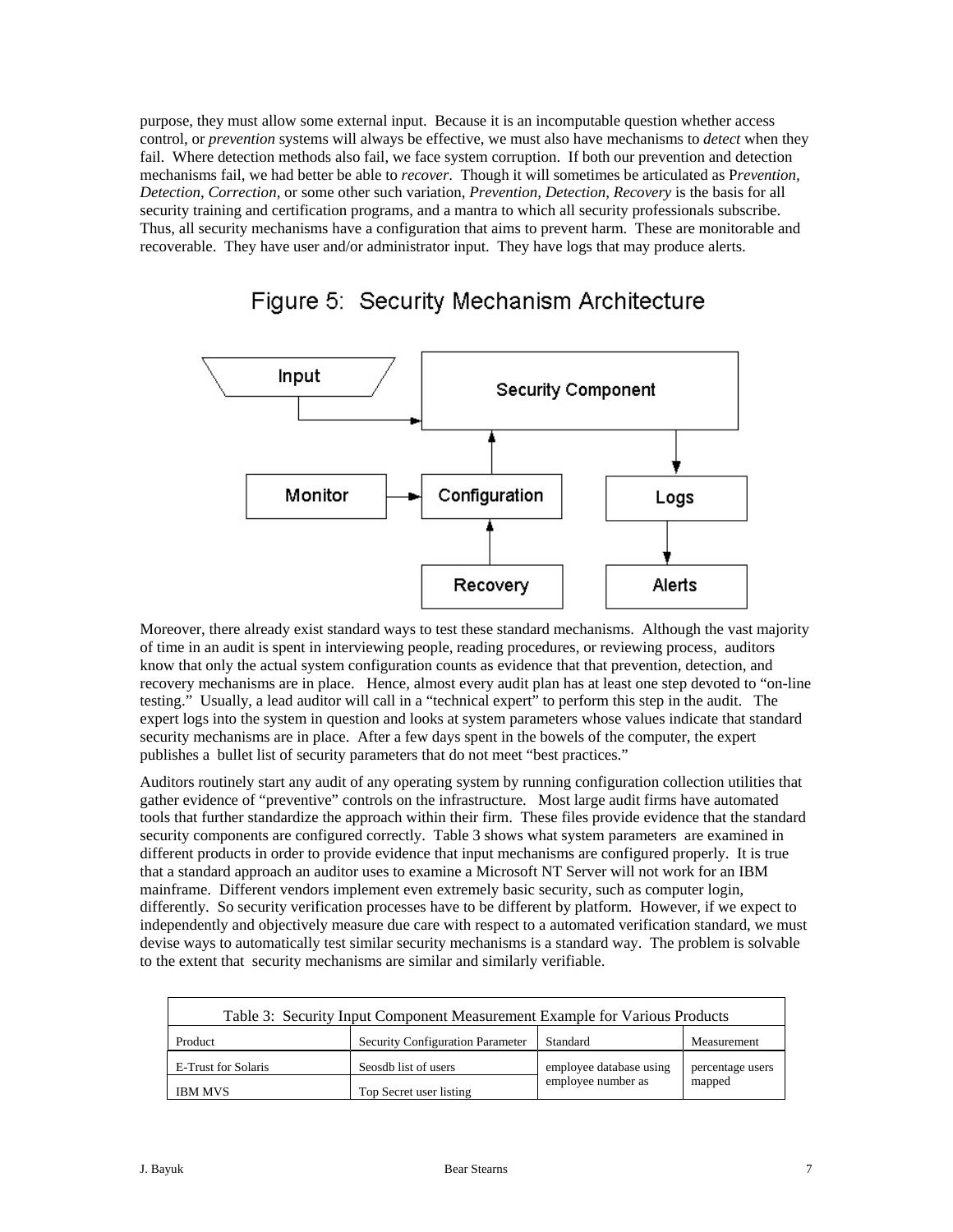| Microsoft AD                                               | <b>SAM</b>                                                       | unique identifier and<br>department number as |  |
|------------------------------------------------------------|------------------------------------------------------------------|-----------------------------------------------|--|
| Remote Access equipment<br>configured for use with SecurID | Listing of valid users from the<br><b>ACE Server</b>             | evidence of group<br>authorization            |  |
| Tripwire                                                   | Those operating system users that<br>can update the config files |                                               |  |

There is no technical reason why external auditors cannot share just one standard way of automating the evaluation of this security component configuration. A great deal of time is spent in every audit going over lists of users and comparing that list with people in a given department or those who have authorization forms on file. Suppose that there was instead a best practice of keeping unique identifiers for all users in a given company? This would allow operating systems and applications to store the unique identity of the user and that string or number could be verified against a central store. The standard would be a predefined representation of user identity in the form of a system parameters. Suppose major operating system vendors could provide user and group files in a standard way, using an index that corresponded to a platform-independent digital identifier? Then auditors could take standard files from operating systems and HR systems and run standard software that would produce a metric on the number of users that fell outside authorized system access groups. An automated verification security assessment approach will thus drive best practices in the direction of being independently verifiable.

### Implementation Ideas

With the assumption that we can automate the assessment of computer security comes an idea for implementation. If there existed a program that gathered configuration files from different operating systems and displayed them in the same format, this would provide a standard for assessing security of different platforms in the same automated way. This approach is common when it comes to interpreting logs from different security products. There are several vendors that currently offer "log parsing" products that "normalize" log data across different security vendor platforms.

That is to say, in the current Information Security product development environment, it actually seems feasible to pay one security vendor to parse log data produced by other security vendors. Applying the same approach to measuring preventive controls is also feasible. We could pay vendors to parse other vendor's security configuration files as well. But consider the number of platforms that a given configuration format script would have to support in order to be useful in all infrastructures, and the amount of translation between what constitutes network access control measurements on an NT Server versus an IBM Mainframe. Imagine the endless software updates and version compatibility issues with the existing security log parsing systems, and extend that to possible security configuration verification systems. Consider the time and expense not only on the part of the vendor, but also on the part of the client performing the upgrades. Moreover, consider that a bug in a security vendor information consolidation product could have adverse security implications for all clients.

Suppose instead that all makers of computer security products incorporate features that allow the security configuration of their products to be displayed in a way that is operating system independent. Then the security of any computer could be verified by an automatically measurable due care standard. External auditors have long known the possible number of ways that certain operating systems can be configured to ensure the highest possible level of access control. Displaying this information in a standard format that allows for independent measurement could reduce security metrics to grunt work and allow a realistic application of the automated verification model of security assessment.

For a simple proof of concept, assume that a given company utilizing the progressive approach in Table 2 has a pure Microsoft Active Directory environment and the control objective to be tested is ISACA's Identification, Authentication, and Access. Figure 6 outlines the automated verification process as it would work in that environment.

For another example, note that many security processes rely on the fact that object code delivered to a production computer is the same as that in the test computer. If there was a standard way to compare binary files across platforms, then auditors could, with a simple network interface, verify that code in test